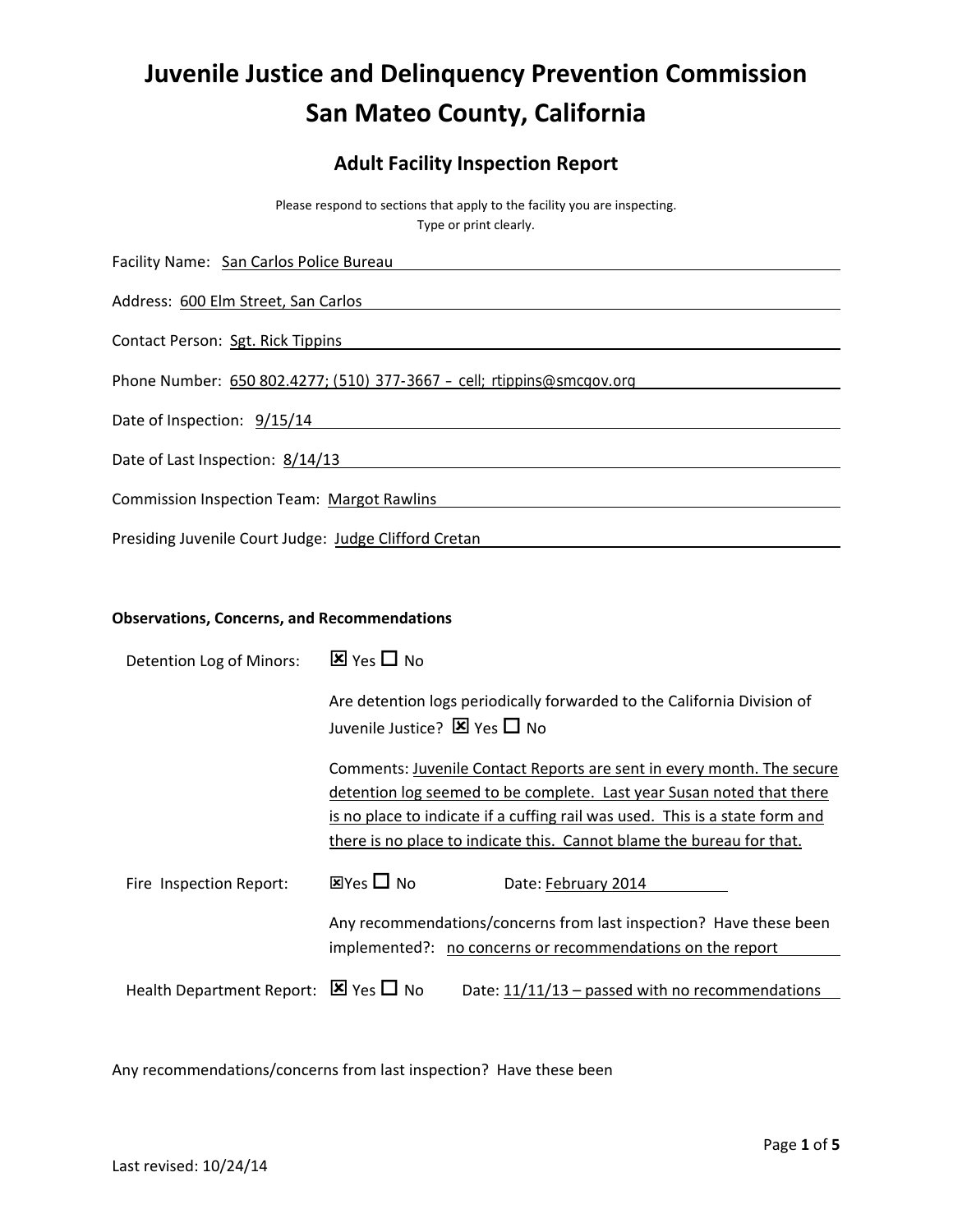## **San Mateo County Juvenile Justice and Delinquency Prevention Commission Adult Facility Inspection Report**

implemented?: Sgt. Tippins says their temporary holding cells are exempt from this type of inspection, but the next one will be in February 2016.

<u> 1989 - Johann Stoff, deutscher Stoffen und der Stoffen und der Stoffen und der Stoffen und der Stoffen und d</u>

#### **General Information**

Number of minors held in detention during inspective review period:

Secured 1 Non‐Secured 0

Are minors given an orientation prior to being detained?:  $\boxtimes$  Yes  $\Box$  No Comments:

How often are minors in custody supervised?: continuously

Is there constant auditory access to staff at all times?:  $\boxtimes$  Yes  $\Box$  No Comments:

Is there any contact with adult inmates?:  $\Box$  Yes  $\boxtimes$  No Comments: \_\_\_\_\_\_\_\_

Are males and females kept in the same room/area?  $\Box$  Yes  $\boxtimes$  No Comments:

Are drinks (water) and snacks available, if requested?:  $\boxtimes$  Yes  $\Box$  No Comments: Water but no snacks. Youth are not in detention long enough.

Is there access to toilets and washing facilities:  $\boxtimes$  Yes  $\Box$  No Comments:

Are there provisions available for clothing, blankets, etc.?:  $\boxtimes$  Yes  $\Box$  No Comments: yes, blankets, no clothing

List the names, dates, intake and release times, and circumstances for all minors held for longer than six hours. (Attach any additional documents if necessary.): none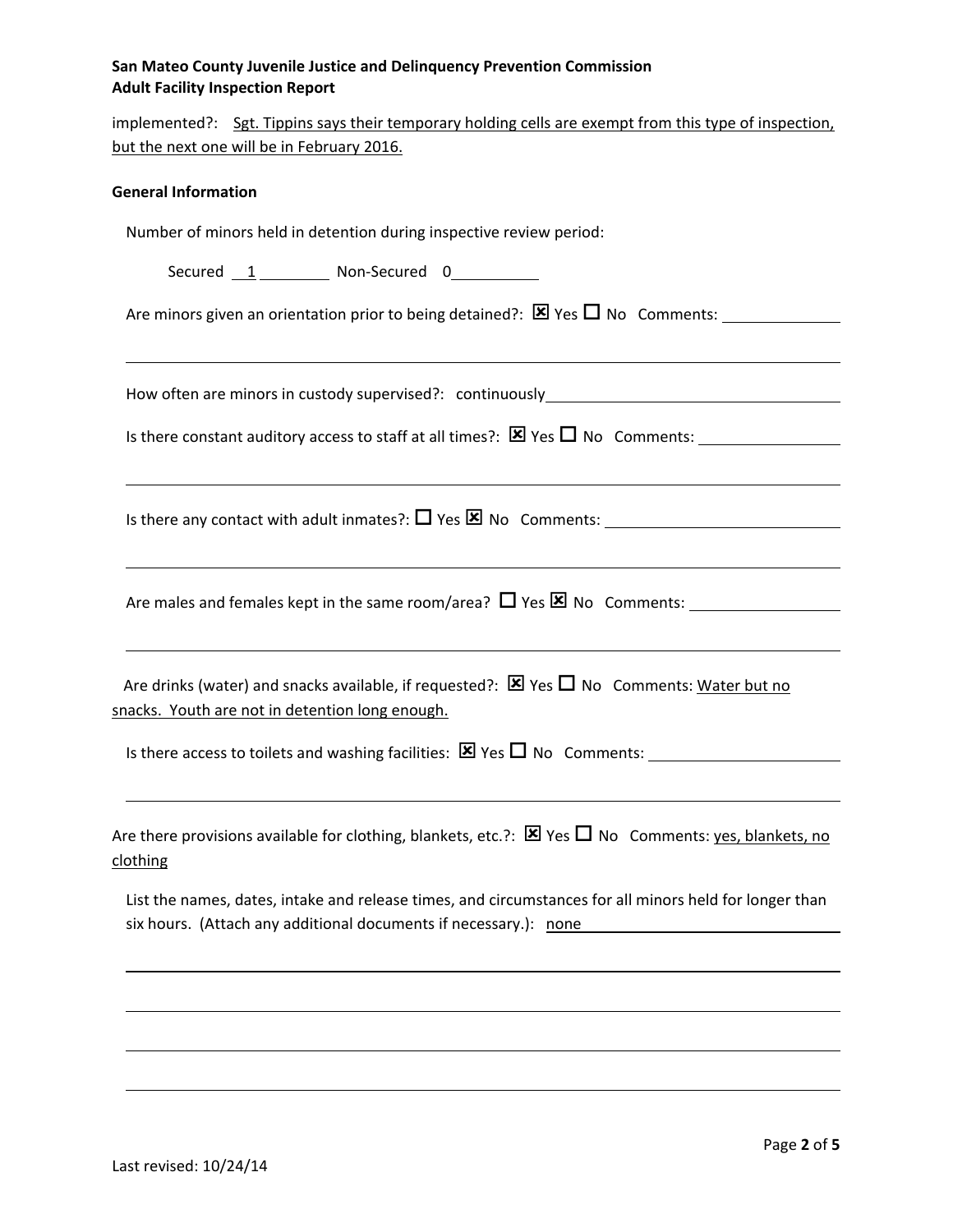#### **Secured Detention**

Are minors in secured detention informed of the following?:

The purpose/reason for being placed in secured detention:  $\boxtimes$  Yes  $\Box$  No

The length of time the secure detention is expected to last:  $\boxtimes$  Yes  $\Box$  No

Informed of the six-hour limit of being held in secured detention:  $\boxtimes$  Yes  $\Box$  No

What is the purpose/reasons a minor would be placed in secured detention?: "So the deputy can finish whatever they have to do and not worry about the juvenile being unsecured. That could be a million different things though. Waiting for units in the field to finish something that is associated with the case. The list could go on and on." - Sgt. Tippins

Have any minors been held in secured detention for more than six hours?:

 $\Box$  Yes  $\boxtimes$  No

What is the proximity of the secured detention area to adult inmates? Not close

## *If cuffing rail is used:*

Who approves the use of a cuffing rail? (e.g. Watch Commander): interviewing officer. There are two cuffing rails, but the only one ever used is in the interview room and is used in lieu of handcuffs to make the youth feel less threatened and captive.

How constant is the supervision of the minor(s)?: constant

What time limit is used when using cuffing rails? (30min. limit): The length of the interview which would rarely be more than 15 minutes

Does the detention log note the use of cuffing rails?:  $\Box$  Yes  $\boxtimes$  No

#### **Comments**

General comments or concerns that should be noted that haven't already been addressed?: The state's log form does not have a place where this info would be entered.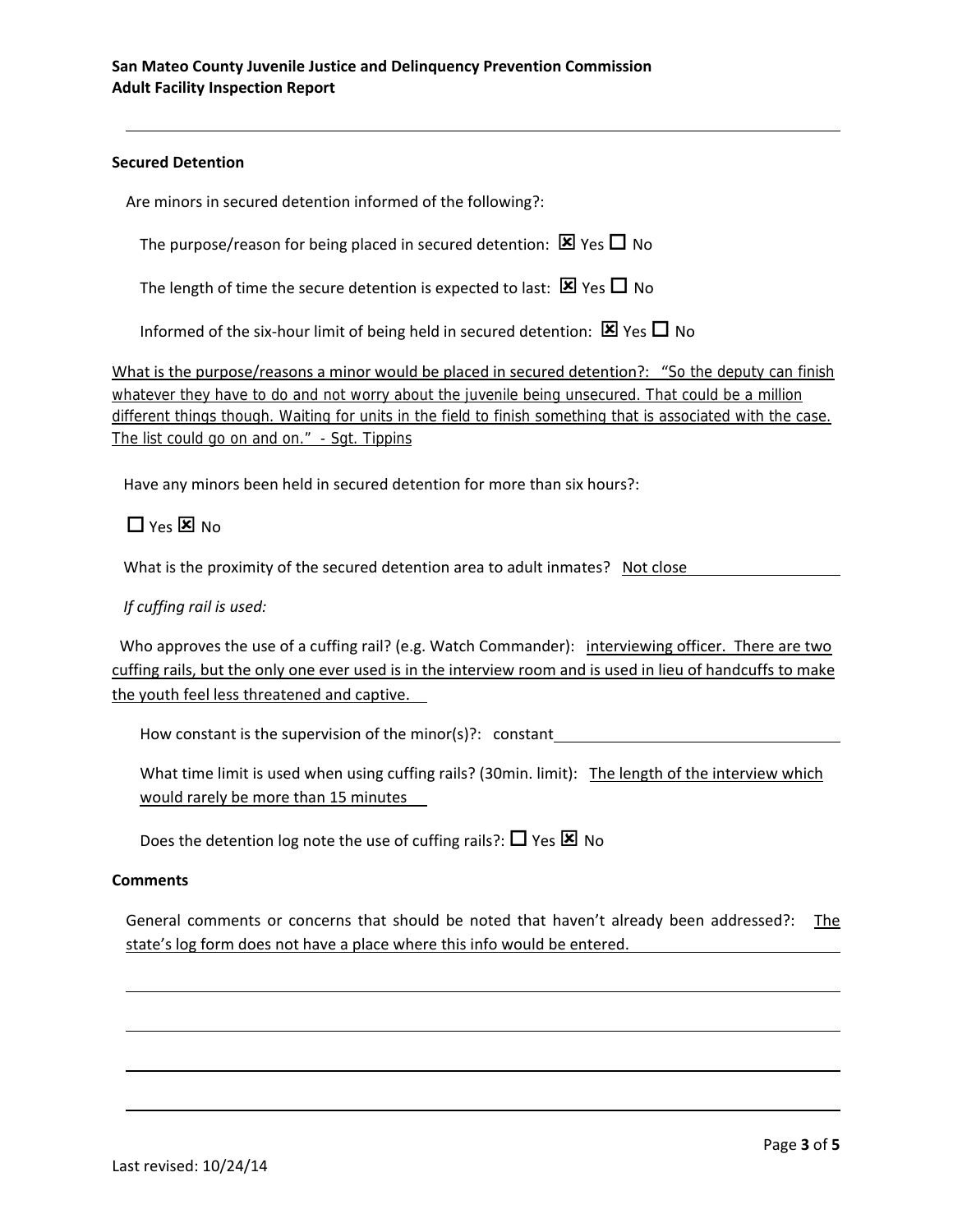**Please provide a summary of the inspection including any recommended changes and positive highlights to be included in the letter to the Board of Supervisors and the Facility:**

The facility is clean and neat and the culture demands moving youth to YSC as quickly as possible. The officers are part of the sheriff's department and are very experienced. The JCR is filled out whenever an officer has any contact with a youth, on the street, in the facility or elsewhere and the reports are sent to the state every month.